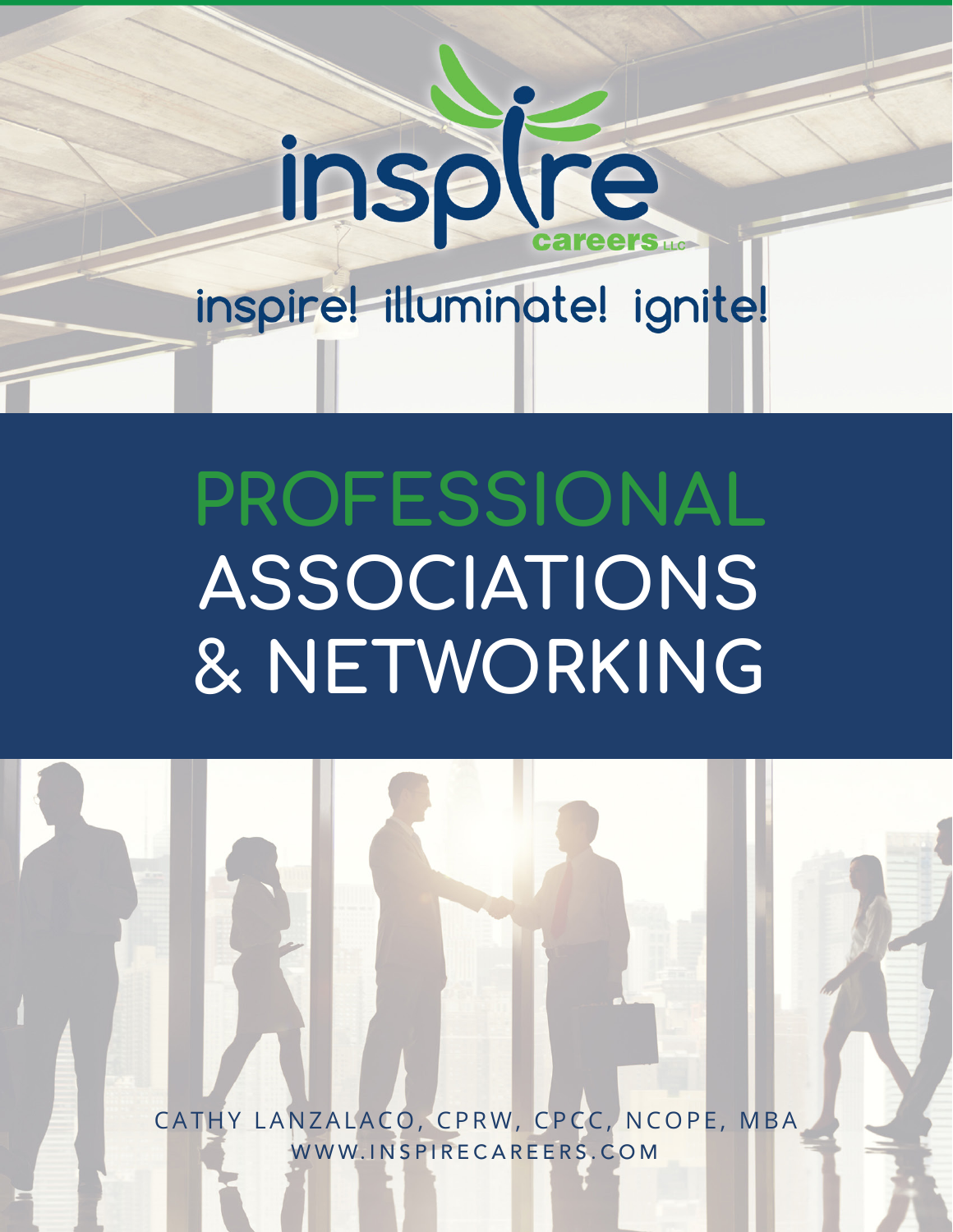## PROFESSIONAL ASSOCIATIONS AND NETWORKING

A critical element of any effective job search is networking. Networking can mean many things to many people, however, at its heart, networking is about interacting and learning from others: sharing best practices, lessons learned, and encouraging and enjoying the success of others. Networking in itself is an avenue for professional development or job leads but is often times overlooked in the course of one's day-to-day work and personal obligations.

Many organizations offer opportunities for leadership or volunteer experience and industry-specific certifications, all with a common focus of moving its industry or profession forward. Active membership as well as many activities that you may participate in as a member can also be notable to include on your résumé.

While certainly not comprehensive, here is a list of numerous credible professional networking groups from local to global, that many of my clients have shared with me as well as some that I have been fortunate enough to have been part of over the years throughout my work in human resources.

Many of the national organizations may have local or regional chapters in your area. If you're not sure, contact your local Chamber of Commerce for information.

Relocating for a new job opportunity? Consider negotiating the cost of an annual professional membership with your new employer as part of your salary package. What a great way to support the goals of your new organization and meet like-minded colleagues.

Look into a few and see which ones support your professional goals:

- American Business Women's Association http://abwawny.com/
- American Payroll Association https://www.americanpayroll.org/
- Association for Manufacturing Excellence http://www.ame.org/
- APICS Association for Supply Chain Management http://www.apics.org/
- Association for Talent Development https://www.td.org/
- **Association of American Educators** https://www.aaeteachers.org/

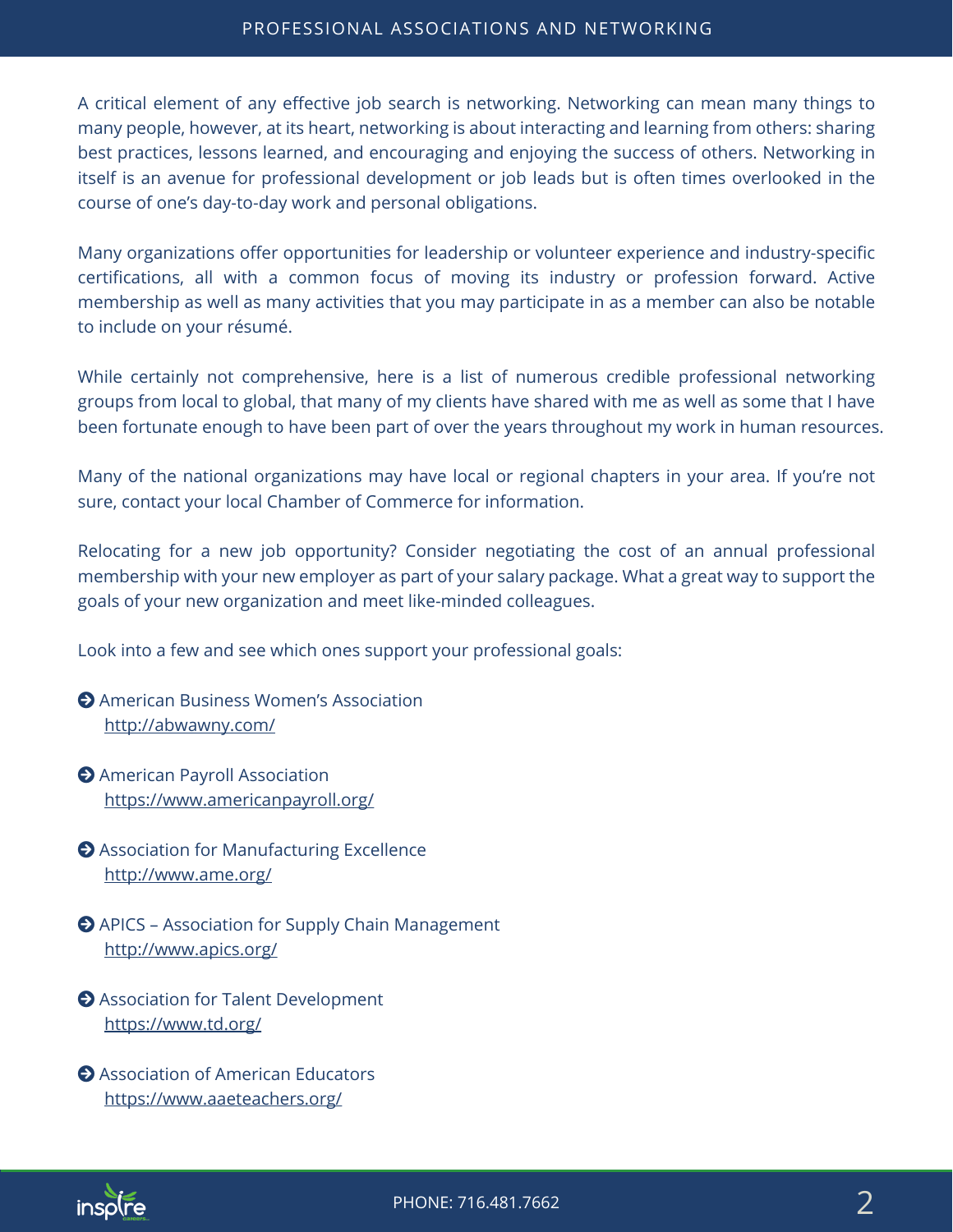- Association of Certified Nonprofit Professionals https://www.nonprofitleadershipalliance.org/cnp/
- American Marketing Association https://www.ama.org
- American Marketing Association, Boston, MA http://amaboston.org/
- Association for Information Technology Professionals https://www.aitp.org/
- $\Theta$  Baltimore Networking Connections http://www.baltimorenetworkingconnections.com/
- BNHRA Buffalo Niagara Human Resources Association https://bnhra.org/
- **Business Advisors of Cleveland** http://bacleveland.org/resources/NEOnetworkinggroups.pdf
- $\Theta$  Business Executives Networking Group https://thebeng.org/
- Business Networking Groups, Pittsburgh, PA http://www.clicksinternetmarketing.com/business-networking-groups/
- College and University Professional Association for Human Resources https://www.cupahr.org/
- Ellevate Professional Women's Networking, Boston, MA https://www.ellevatenetwork.com
- Global Sales and Marketing Professional Association https://www.smei.org/
- National Association for Female Executives https://www.nafe.com/
- National Association of Insurance Professionals, Inc. http://www.thenaip.org/